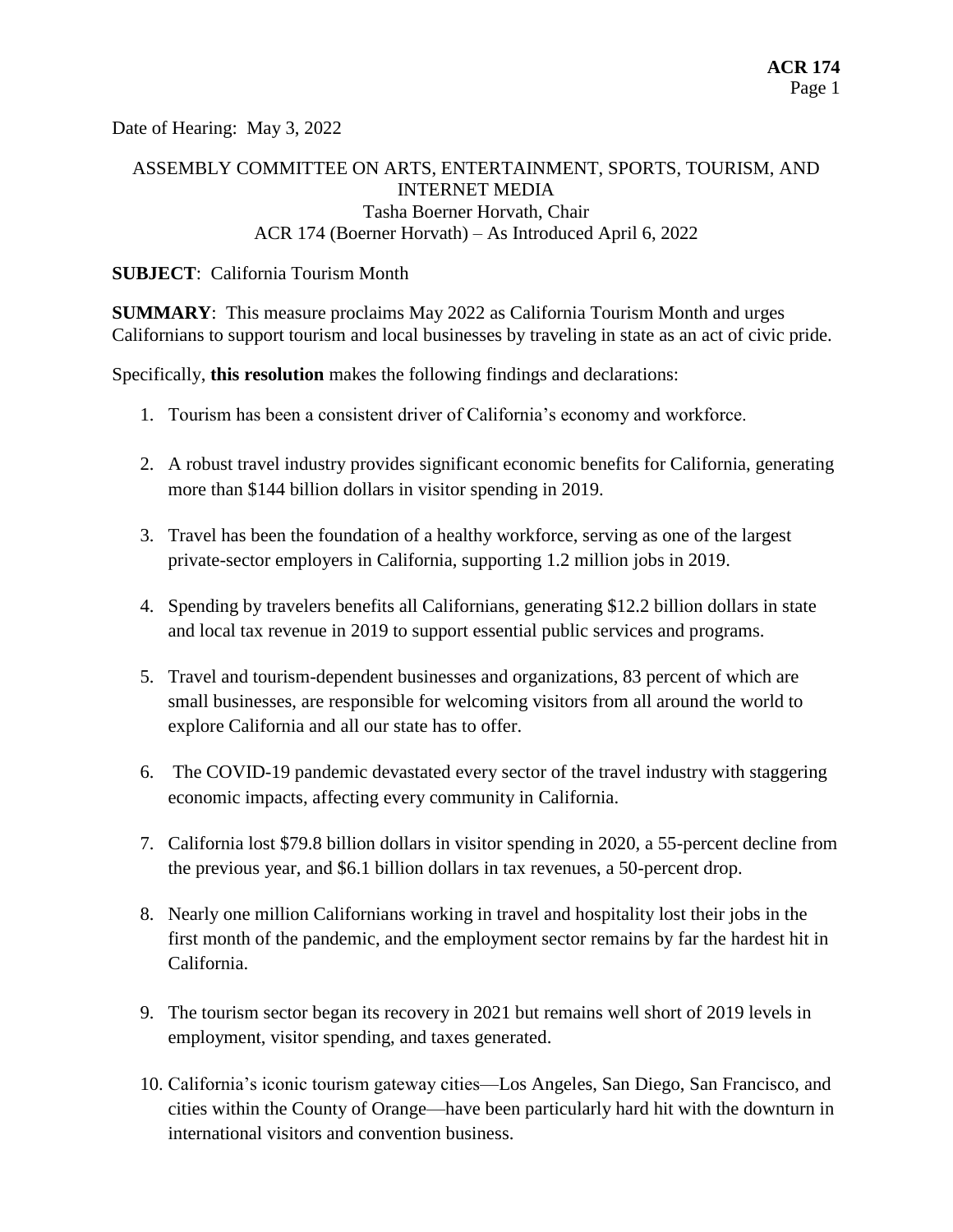- 11. The travel industry cannot fully recover without the full return of leisure and business travel, as well as meetings and events, by both domestic and international visitors.
- 12. The rebound of travel will drive the rebuilding of California's economy and workforce.
- 13. Californians can help put their fellow Californians back to work and support the recovery of local businesses by traveling in California.
- 14. Proclaims May, 2022 as California Tourism Month, and urges the state's citizens to support tourism and local businesses by traveling in state as an act of civic pride.

**FISCAL EFFECT**: This bill has been keyed non-fiscal by the Legislative Counsel

# **COMMENTS**:

*History of California Travel and Tourism Month:* Back in 2016, when tourism had been especially robust in California, former Assemblymember Kansen Chu authored ACR 166 creating an ongoing California Travel and Tourism Month starting May 2016 and continuing every May thereafter. In 2020, the COVID-19 pandemic hit and the public was asked to stay at home throughout the nation and the world. In 2021, Senator Umberg re-started the tradition by authoring SCR 46, which declared May 2021 Tourism and Travel Month.

*California Travel Was Down Nearly 60% in 2020:* As the [Visit California blog details,](https://travelmattersca.com/travel-hub/california-travel-down-60-in-2020) the coronavirus pandemic ravaged California's travel and hospitality economy in 2020 even worse than projected, erasing \$85.9 billion in visitor spending and \$6.1 billion in travel-related tax collections.

Both measurements, reported as part of the annual tourism economic impact report prepared by Dean Runyan Associates, represent significant declines from 2019, when visitors spent \$144.9 billion and state and local governments collected \$12.2 billion in tax revenue.

- Nearly half of the 1.2 million tourism employees at hotels, theme parks, rental car and bus companies, restaurants and retail shops lost their jobs.
- The job losses include tens of thousands of entry- and mid-level employees just starting their careers and beginning to move up the ladder.
- More than one-third of the jobs lost in California in 2020 were in the travel and hospitality sector.
- Tourism losses particularly job losses have affected California's urban centers more than outdoor destinations.
- With vaccines increasing and caseloads dropping, California's travel industry is hopeful recovery comes quickly. But visitor spending may not return to 2019 levels until 2024 or 2025.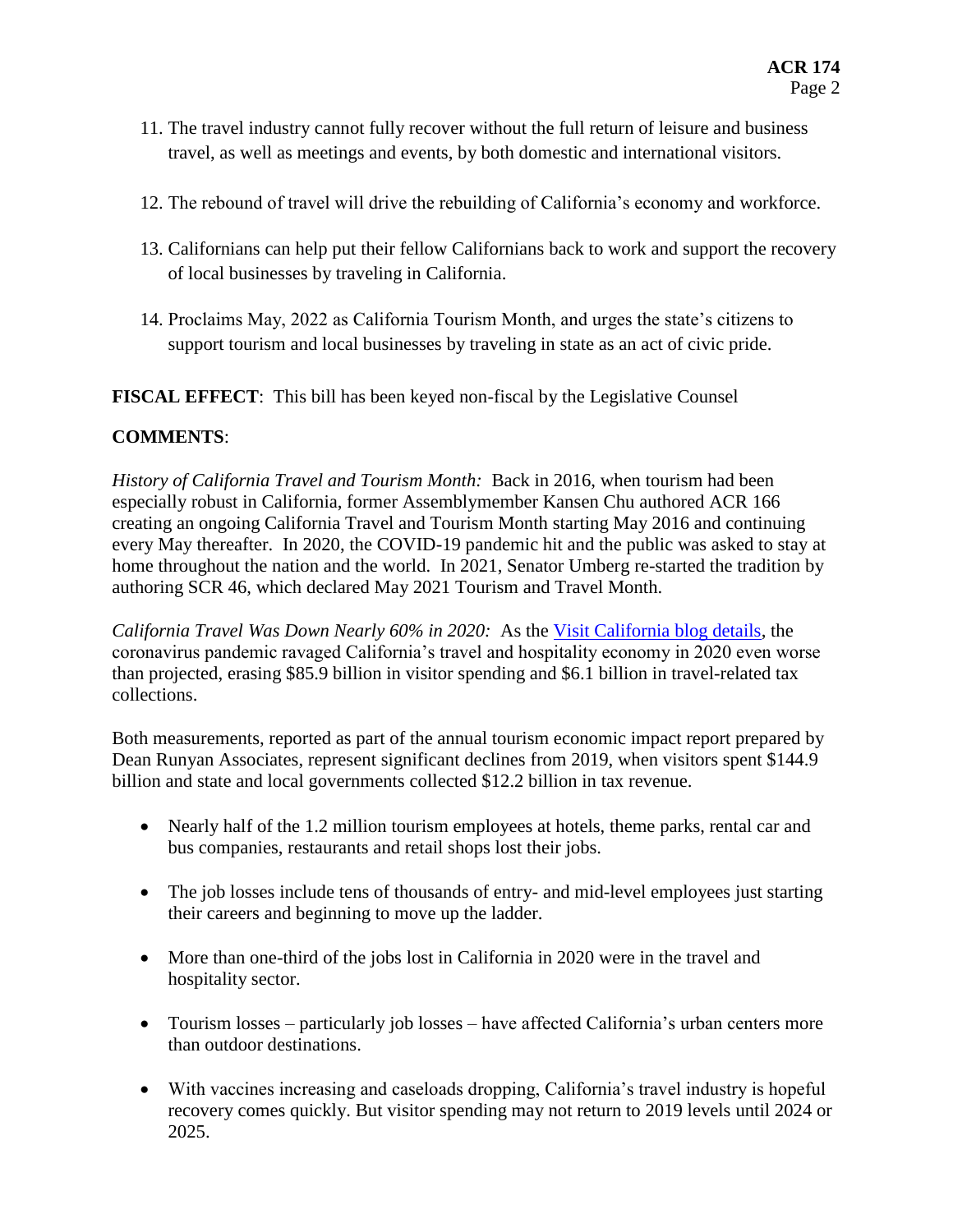The pandemic-related decline came after a record 10 years of growth, culminating in 2019, when:

- Visitors spent \$144.9 billion in 2019, a 3.2% increase over 2018.
- The number of travel and tourism jobs increased to 1.2 million, adding 20,000 jobs. Tourism job growth in California averaged 3.2% a year for the past decade.
- Travel-generated tax revenue also grew for the 10th straight year, providing \$12.2 billion to state and local governments, a 3.4% increase over 2018. Revenue from tourism saved each California household \$920 a year.

## *2021 Brought a Partial Rebound. In 2021, California saw:*

- \$100.2 billion in visitor spending, 69% of the pre-pandemic high of 2019.
- \$5.4 billion in international spending, down from \$28 billion in 2019.
- 928,000 travel, tourism and hospitality jobs, a 21.2% decrease in employment from 2019.
- \$9.8 billion generated in state and local tax revenue, down from \$12.2 billion in 2019.